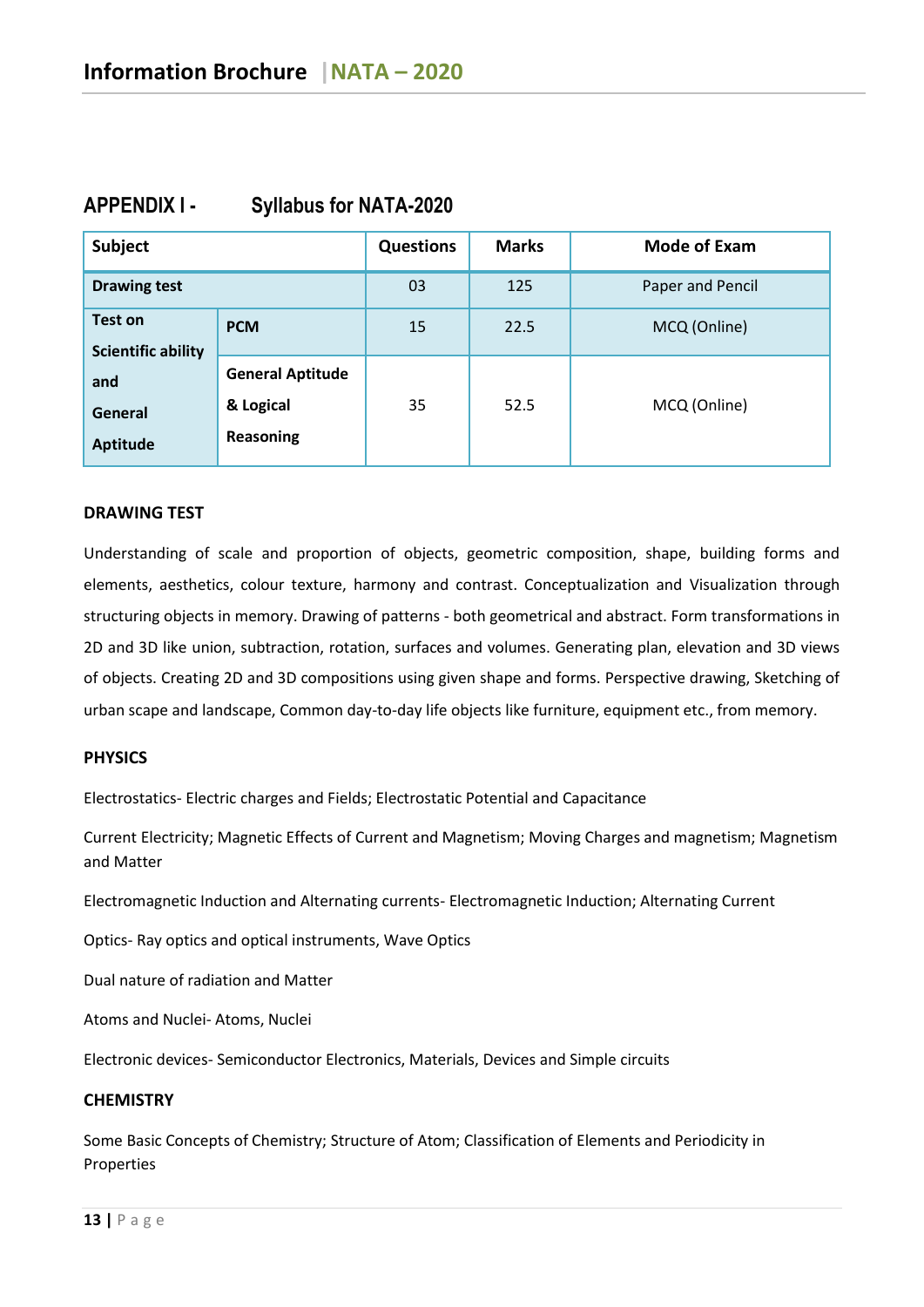Chemical Bonding and Molecular; States of Matter: Gases and Liquids

Chemical Thermodynamics; Equilibrium; Redox Reactions; Hydrogen; s- Block Elements p -Block Elements

Organic Chemistry: Some basic Principles and Techniques; Hydrocarbons; Environmental Chemistry

### **MATHEMATICS**

Algebra: Definitions of A. P. and G.P.; General term; Summation of first n-terms of series ∑n, ∑n<sup>2</sup>,∑n<sup>3</sup>; Arithmetic/Geometric series, A.M., G.M. and their relation; Infinite G.P. series and its sum.

**Logarithms:** Definition; General properties; Change of base.

**Matrices:** Concepts of m x n (m ≤ 3, n ≤ 3) real matrices, operations of addition, scalar multiplication and multiplication of matrices. Transpose of a matrix. Determinant of a square matrix. Properties of determinants (statement only). Minor, cofactor and adjoint of a matrix. Nonsingular matrix. Inverse of a matrix. Finding area of a triangle. Solutions of system of linear equations. (Not more than 3 variables).

**Trigonometry:** Trigonometric functions, addition and subtraction formulae, formulae involving multiple and submultiple angles, general solution of trigonometric equations. Properties of triangles, inverse trigonometric functions and their properties.

**Coordinate geometry:** Distance formula, section formula, area of a triangle, condition of collinearity of three points in a plane. Polar coordinates, transformation from Cartesian to polar coordinates and vice versa. Parallel transformation of axes, concept of locus, elementary locus problems. Slope of a line. Equation of lines in different forms, angle between two lines. Condition of perpendicularity and parallelism of two lines. Distance of a point from a line. Distance between two parallel lines. Lines through the point of intersection of two lines. Equation of a circle with a given center and radius. Condition that a general equation of second degree in x, y may represent a circle. Equation of a circle in terms of endpoints of a diameter. Equation of tangent, normal and chord. Parametric equation of a circle. Intersection of a line with a circle. Equation of common chord of two intersecting circles.

**3-Dimensional Co-ordinate geometry:** Direction cosines and direction ratios, distance between two points and section formula, equation of a straight line, equation of a plane, distance of a point from a plane.

**Theory of Calculus:** Functions, composition of two functions and inverse of a function, limit, continuity, derivative, chain rule, derivative of implicit functions and functions defined parametrically. Integration as a reverse process of differentiation, indefinite integral of standard functions. Integration by parts. Integration by substitution and partial fraction. Definite integral as a limit of a sum with equal subdivisions. Fundamental theorem of integral calculus and its applications. Properties of definite integrals. Formation of ordinary